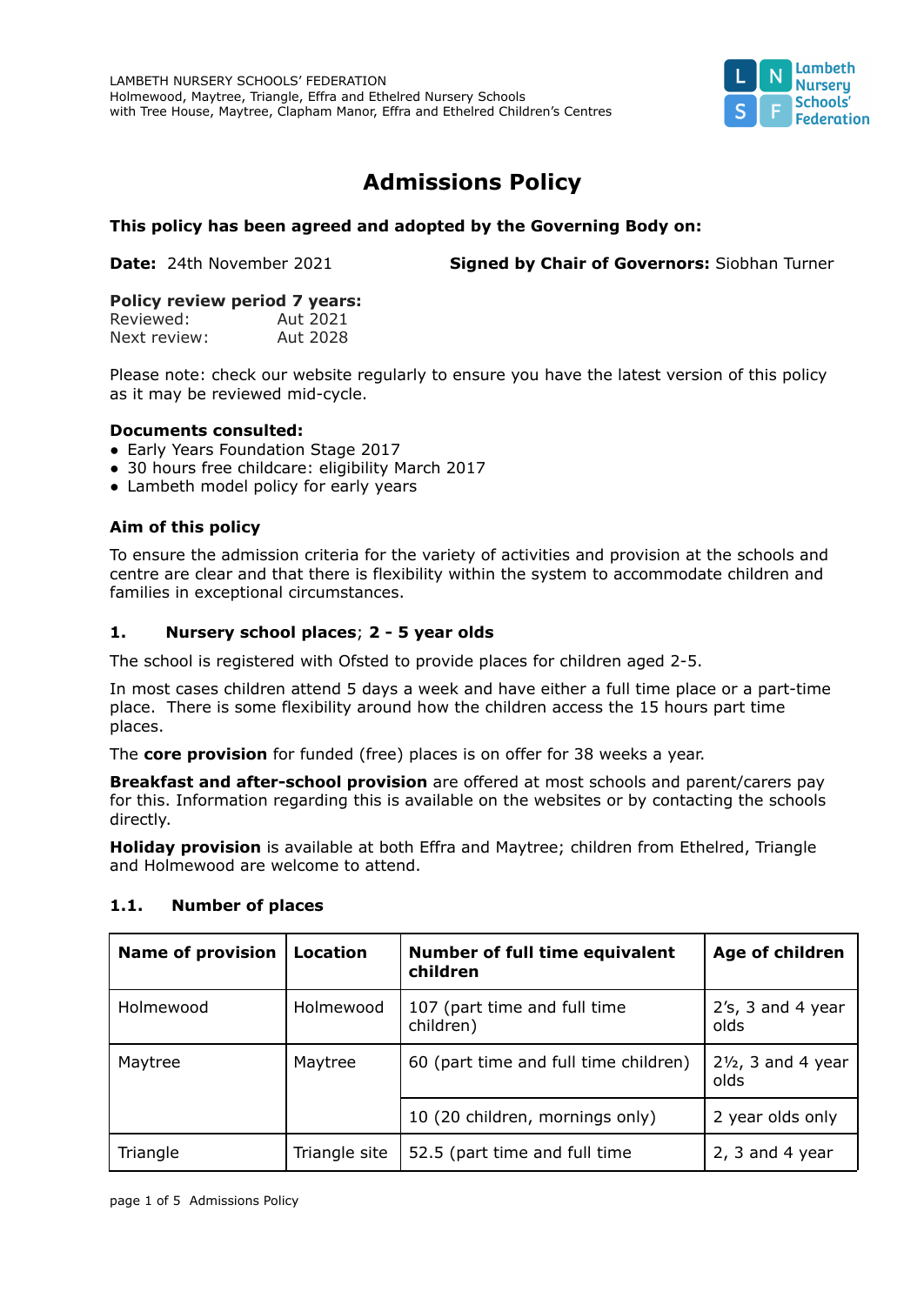|          |            | children)                                             | olds + Nurture<br>Provision  |
|----------|------------|-------------------------------------------------------|------------------------------|
| Effra    | Effra site | 122 (part time and full time<br>children)             | 2's, 3 and 4 year<br>olds    |
| Ethelred |            | Ethelred site   75 (part time and full time children) | $2's$ , 3 and 4 year<br>olds |

# **1.2. Allocation of places**

Places can be offered either when funding is provided by the government or if parent/carers pay (see information below). Places are allocated as they become available. The majority of places are filled in the autumn term. Children are legally required to attend primary school from the term following their 5th birthday. Parent/carers can therefore request that their child stays in nursery. If we are over-subscribed places will be allocated as outlined in this policy.

If places become available during the year they are filled following the criteria listed below from children on our waiting list.

# **1.3. 2 year old places**

# **Government funded places through the 2 year old Early Learning Offer (ELO)**

Some children are eligible for an ELO funded place for 15hrs if they meet the eligibility criteria from the term following their 2nd birthday to the term following their 3rd birthday. ELO places are available during term-time only (38 weeks per year), parents can pay for additional hours and holiday provision.

## **Paid places**

Where children do not meet the criteria parent/carers can pay for a place.

## **Eligibility criteria**

Eligibility for a 2 year old funded place is verified by the Local Authority where the child resides. The application form is available on-line at the following web address: <https://www.gov.uk/find-free-early-education>. Once completed, parents will be emailed a reference number from Lambeth. The school admin staff will need this number to process the application for a place and to check eligibility.

# **1.4. 3-5 year old places**

# **15 hours funded by the Nursery Education Fund (NEF) Provision**

All children are eligible for 15hrs NEF from the term following their third birthday if there are places available. There are 3 terms.

| Autumn Term - | September to December |
|---------------|-----------------------|
| Spring Term - | January to March      |
| Summer Term - | April to July         |

The majority of places become available in September and are allocated in the previous summer term.

# **1.5. Criteria for offering a place**

The following criteria determine which children are offered a place; they are listed in order of priority:

- Children in special circumstances (see paragraph 2.8 below)
- Children whose older brothers or sisters attend or have attended the nursery school.
- Where we are offering places to 2 year olds, priority will be given to the oldest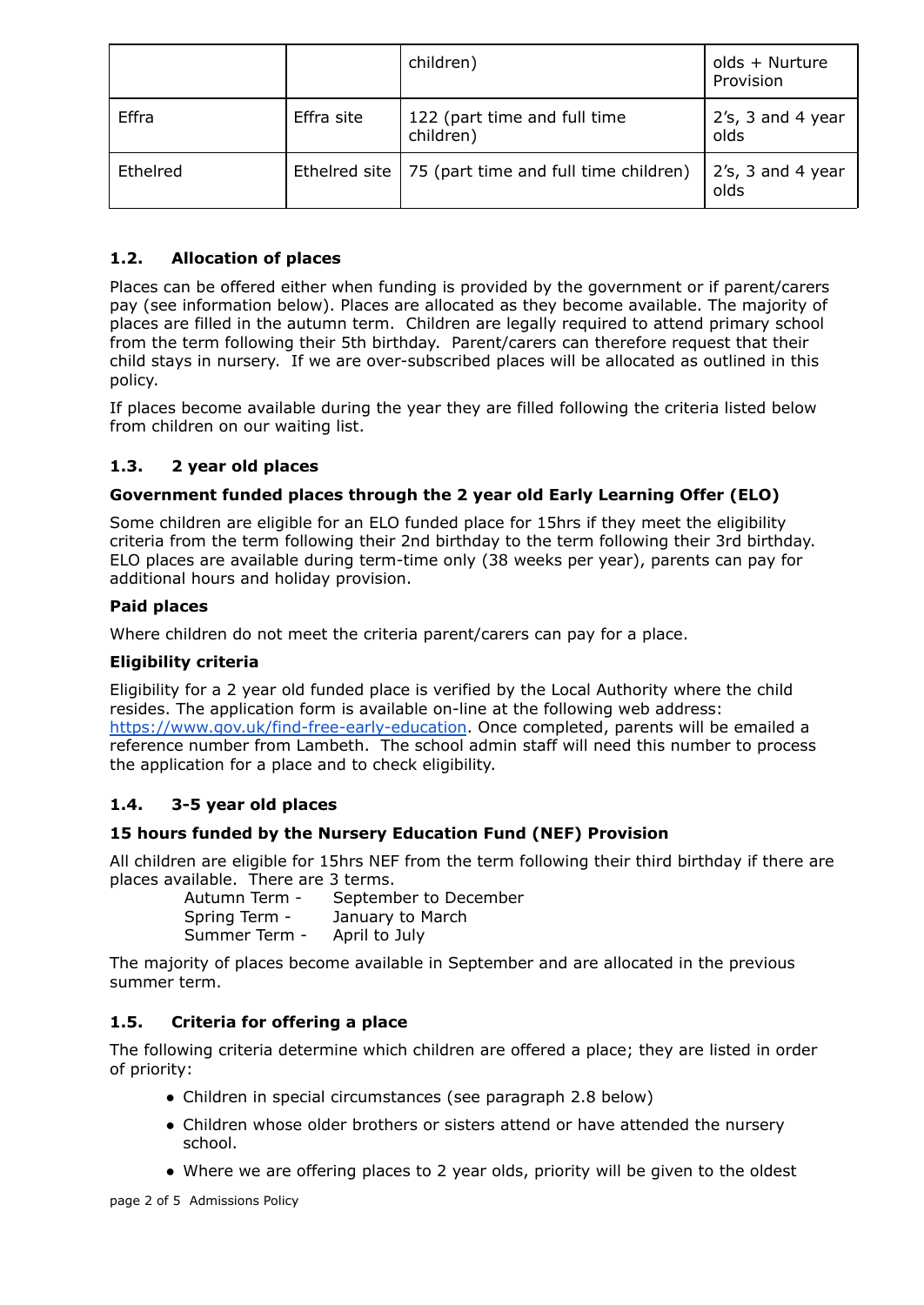children.

- Children who live closest to the school based on the shortest walking route from school to the entrance using public roads and footpaths.
- Children whose childminder already brings another child to the setting.
- Children who live in the borough of Lambeth
- Any other children

As far as possible places are allocated to ensure that each of the key people has a balance of ages, gender and ethnicity and that individual children's needs can be met.

#### **Children in special circumstances**

These are children for whom there is a recommendation for nursery education by a health professional, social worker, educational psychologist, outreach worker on the basis of a child's special educational needs or social needs. Examples of special educational needs might include: emotional and behavioural difficulties; hearing difficulties; lack of personal interaction and stimulation; disabilities; speech and language problems; and, visual difficulties. Examples of social needs might include: children who were multiple births (twins, triplets); child with parents/carers under 20 years of age; a child in sole care of grandparent(s); a child who has two or more siblings under four years of age; a child with a sibling with disabilities; a child on the child protection register; families living in hostels or poor temporary accommodation; or, a child of parent/carers with disabilities.

#### **Full-time places**

We will accept applications for funded full-time, 30 hour places from families who meet the specific national criteria linked to parents/ carers income.

It is advisable to have your eligibility reference number (DERN) prior to your admission meeting.

Check your eligibility here: <https://childcare-support.tax.service.gov.uk/par/app/applynow>

Following the allocation of full time places to children who are currently in the school, all new parents will be given a deadline to bring in relevant paperwork and eligibility reference number before other full-time places are offered. We will endeavour to offer all eligible families a full time place. However, we cannot guarantee that we will be able to do this in all cases.

What happens if a parent loses eligibility?

- They will receive a "grace period" this means they will be able to keep their childcare place for a short period.
- Once the "grace period" has lapsed, the parent may be entitled to the universal 15 hour entitlement.

## **1.6. Paid meals and Free School Meals (FSM)**

When children stay for lunch, children do not bring a packed lunch as they receive a hot meal and special diets are accommodated, supporting evidence is required for allergies. The lunch is paid for by the parent/carer unless they are entitled to a free lunch.

Children who have a 2 year old place are not entitled to FSM until the term following their 3rd birthday. Parents have the choice of paying for their lunch or to collect at the end of the morning session and return for the afternoon.

The criteria for FSM depend on whether families are in receipt of one of the following benefits:

- Income Support (IS) and Child Benefit
- Income-based Job-seekers Allowance (IBJSA) and Child Benefit
- Income related Employment and Support Allowance (ESA) and Child Benefit
- Child Tax Credit (but not receiving Working Tax Credit) and have a family income below £16,190, as assessed by the Inland Revenue
- Support under part V1 of the Immigration and Asylum Act 1999
- Guarantee element of State Pension Credit and Child Benefit.

page 3 of 5 Admissions Policy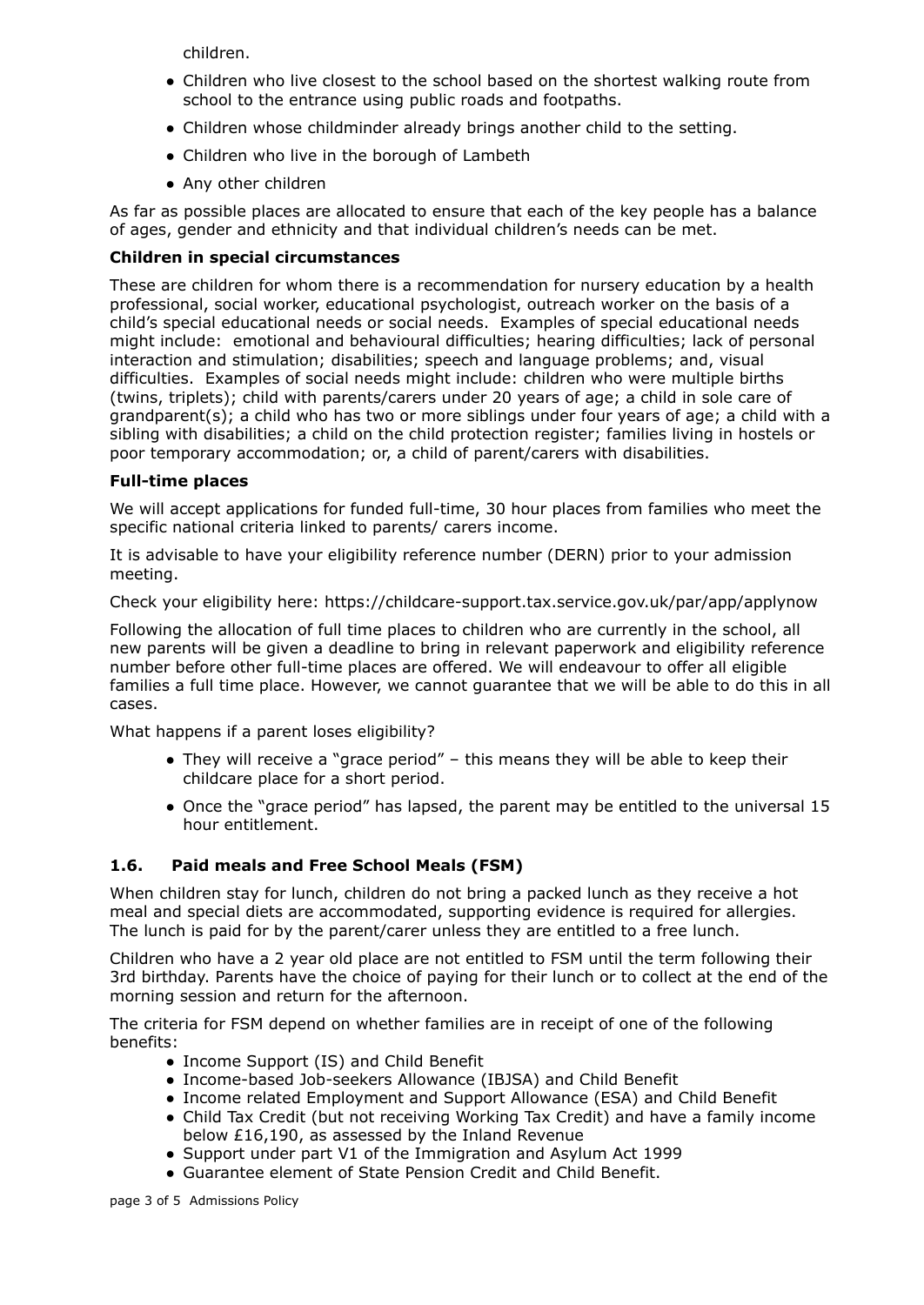## **1.7. Applying for a place**

Applications can be made as soon as the child is 1½ years old by completing an application form. This is available online, from the nursery school, or any of our children's centres. Families will then be contacted to arrange an appointment to visit the nursery school. If a child is cared for by a childminder the application form is completed with the parent/carer.

All offers of places are provisional until proof of address and verification of date of birth (taken from the child's birth certificate or passport) have been seen by the school's administration officer and ELO or DERN numbers are verified.

#### **2. Deferring a primary school place into a Reception class**

- **2.1. Admission of children below compulsory school age and deferred entry to school** The School Admissions Code requires admission authorities to provide for the admission of all children in the September following their fourth birthday. They must make it clear in their admission arrangements that, where they have offered a child a place at a school:
	- 2.1.1. The child is entitled to a full-time place in the September following their fourth birthday
	- 2.1.2. The child's parents can defer the date their child is admitted to school until later in the school year, but not beyond the point at which they reach compulsory school age and not beyond the beginning of the final term of the school year for which the offer was made; and
	- 2.1.3. Where the parents wish, the child may attend part-time until later in the school year, but not beyond the point at which they reach compulsory school age.

#### **2.2. The admission of summer born children outside their normal age group**

- 2.2.1. Parents may request their child is admitted out of their normal age group. This includes the parents of summer born children (children born from 1 April to 31 August) who may request their child is admitted to reception rather than year 1 at the point they reach compulsory school age. Admission authorities must make clear in their admission arrangements the process for requesting admission out of the normal age group.
- 2.2.2. Where such a request is made, the admission authority must make a decision on the basis of the circumstances of the case and in the child's best interests. They must also take into account the views of the headteacher of the school concerned, and must set out clearly the reasons for their decision.
- **2.3.** Where a request is agreed, they must process the parent's application as part of the main admissions round (unless the request was made too late for this to be possible) and must not give it lower priority on the basis that the child is being admitted out of their normal age group.
- **2.4.** The statutory School Admissions Code of Practice allows parents to defer their child's offer of a school place until they reach compulsory school age. Statutory school age is the term before a child reaches its 5th birthday at which time nursery funding will cease.
- **2.5.** If a parent wishes to defer their offer of a school place at their allocated school and they wish their child to continue attending nursery provision on a universal basis or extended where they are eligible then the below must be followed:
	- 2.5.1. Parents must formally put in writing to the local authority's School Admissions Team and the school that they wish to defer the offer of a full-time place.